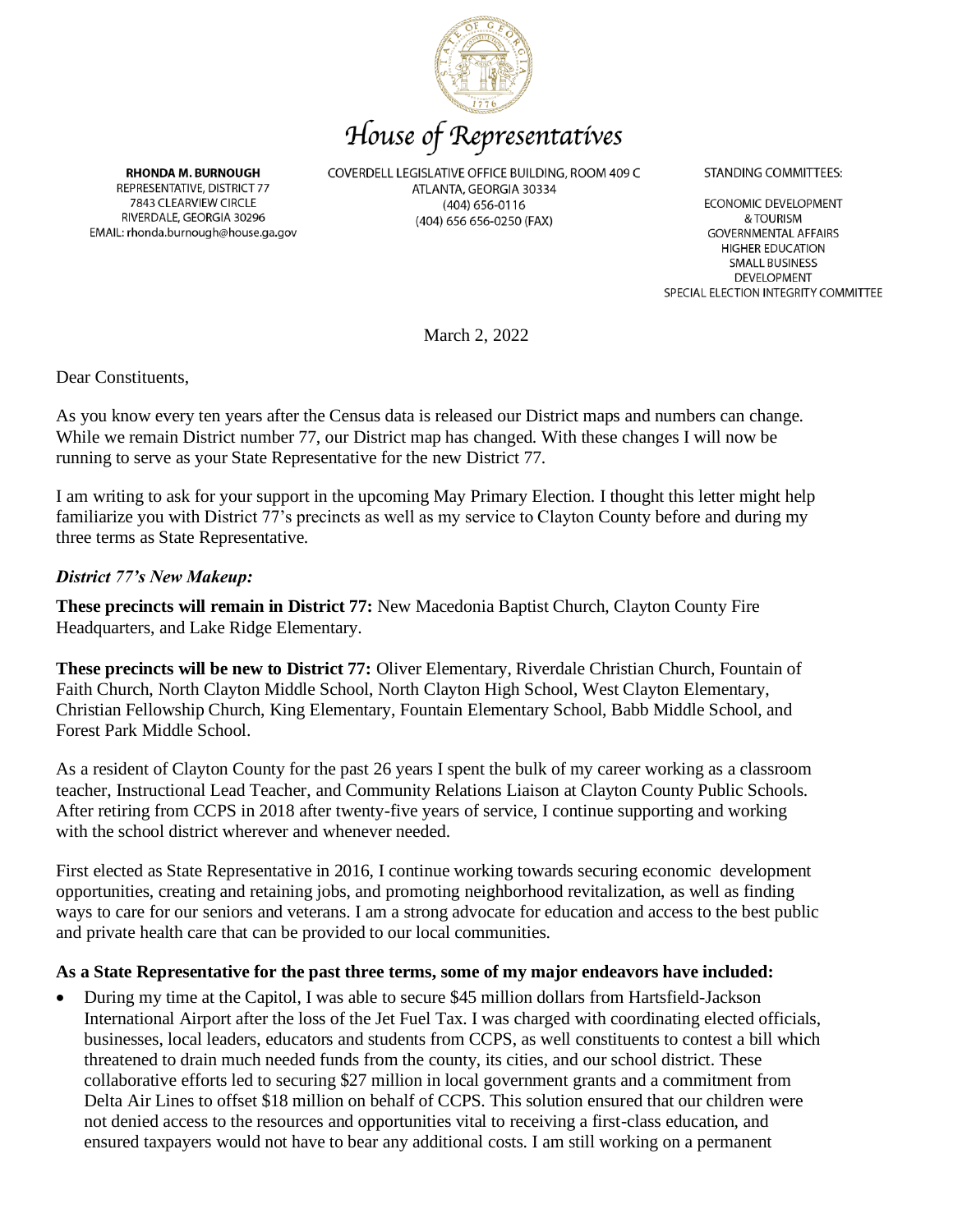

### House of Representatives

**RHONDA M. BURNOUGH** REPRESENTATIVE, DISTRICT 77 7843 CLEARVIEW CIRCLE RIVERDALE, GEORGIA 30296 EMAIL: rhonda.burnough@house.ga.gov COVERDELL LEGISLATIVE OFFICE BUILDING, ROOM 409 C ATLANTA, GEORGIA 30334  $(404)$  656-0116 (404) 656 656-0250 (FAX)

**STANDING COMMITTEES:** 

**ECONOMIC DEVELOPMENT** & TOURISM **GOVERNMENTAL AFFAIRS HIGHER EDUCATION SMALL BUSINESS** DEVELOPMENT SPECIAL ELECTION INTEGRITY COMMITTEE

solution so that Clayton County, our seven cities, and Clayton County School Public Schools can continue to provide necessary services.

- Assist constituents with their unemployment claims during the COVID-19 pandemic.
- Secured \$1.6 million for Atlanta Technical College for their Center for Transportation and Logistics.
- Secured the ability for our Health Department to have their own Health Director.
- Recognized multiple Clayton County organizations for their services, including Clayton County Senior Services and Clayton County Parks and Recreation.
- Arranged for First Lady Sandra Deal to come to Clayton County to read to the students at Tara Elementary School.
- Graduated from Atlanta's prestigious Regional Leadership Institute (sponsored by the Atlanta Regional Commission) in 2019.
- My work in the House also led to the unanimous passage of Georgia House Resolution 655 during the 2018 legislative session. This bipartisan effort selected November 9th as the annual Gold Star Fathers Recognition Day, so that Georgians may honor fathers who have lost a son or daughter in combat or as a result of combat in the Armed Forces of the United States. I continue working to make Gold Star Father Day a National Day of Recognition.
- Collaborated on the Legacy Letters Book featuring the 41 African American Women elected to office in Clayton County. Our county has the most elected African American Women in the USA.
- Participated in programs at the schools in my district and brought fifth graders to the Capitol.
- Allowed Middle and High School students to participate in the PAGE Program.
- Honored Clayton County Senior Services at the Capitol for becoming accredited by the National Institute of Senior Centers.
- Honored the Clayton County Parks and Recreation staff for winning their third National Accreditation.
- I have sponsored or co-sponsored legislation and resolutions that support anti-discrimination, equal voting rights, absentee ballot access, and issues facing veterans and senior citizens. I have also authored numerous pieces of legislation that not only strengthen education but recognize and celebrate educators statewide.
- I have voted on at least 95% of proposed legislation during each session.
- Represented Clayton County as a delegate during the 2020 Democratic National Convention.
- Endorsed by the Sierra Club for being a strong environmental candidate.
- Since 2018, my peers have chosen me to serve as Chair of the Clayton County Legislative Delegation, which consists of Clayton County Legislators from the House and Senate.

I plan to continue developing valuable relationships with state and local elected officials, community and professional organizations, parents, students, and school personnel throughout Clayton County and Metro Atlanta.

As I shared when I first ran for office in 2016, fresh ideas, perspectives, and positive solutions will enhance the quality of life of all Georgians. Your support will not only allow me to continue this work, but also help me continue effecting positive change on behalf of Clayton County in the State House.